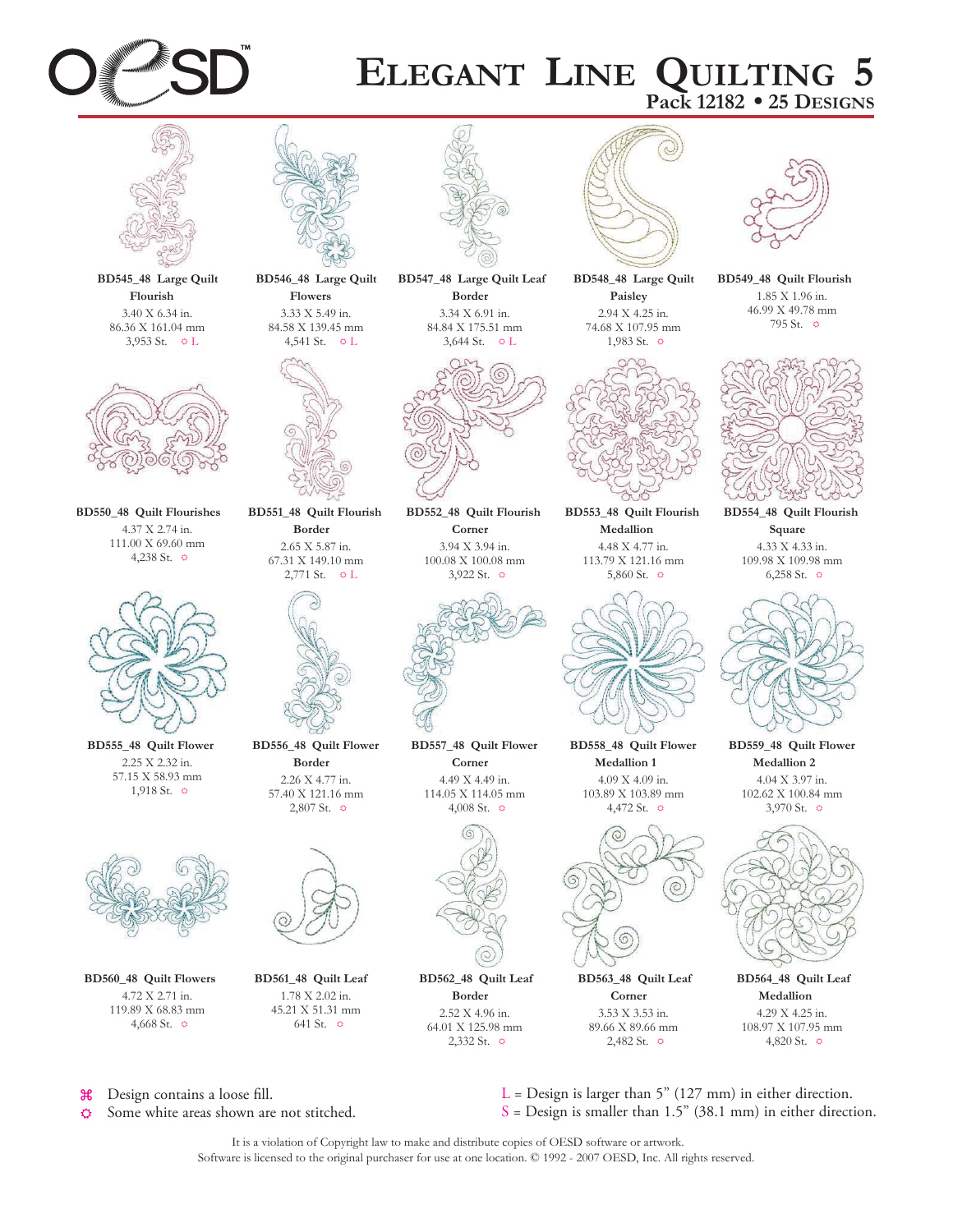

## **PAGE 2 OF 3 ELEGANT LINE QUILTING 5 Pack 12182 • 25 DESIGNS**



**BD565\_48 Quilt Leaf Square** 3.88 X 3.88 in. 98.55 X 98.55 mm 4,432 St. 5



**BD566\_48 Quilt Leaves** 4.33 X 2.33 in. 109.98 X 59.18 mm 2,270 St.  $\circ$ 

**BD567\_48 Romantic Quilt**

**Heart** 4.25 X 4.26 in. 107.95 X 108.20 mm 4,363 St.  $\circ$ 



**BD568\_48 Wild Quilt Flowers** 4.31 X 6.31 in. 109.47 X 160.27 mm 6,143 St.  $\circ$  L



**BD569\_48 Extraordinary Quilt Medallion** 4.75 X 4.75 in. 120.65 X 120.65 mm 6,187 St.  $\circ$ 

Design contains a loose fill.  $\mathcal{H}$ 

Some white areas shown are not stitched. ♦

L = Design is larger than 5" (127 mm) in either direction.  $S =$  Design is smaller than 1.5" (38.1 mm) in either direction.

It is a violation of Copyright law to make and distribute copies of OESD software or artwork. Software is licensed to the original purchaser for use at one location.  $© 1992 - 2007 OESD$ , Inc. All rights reserved.